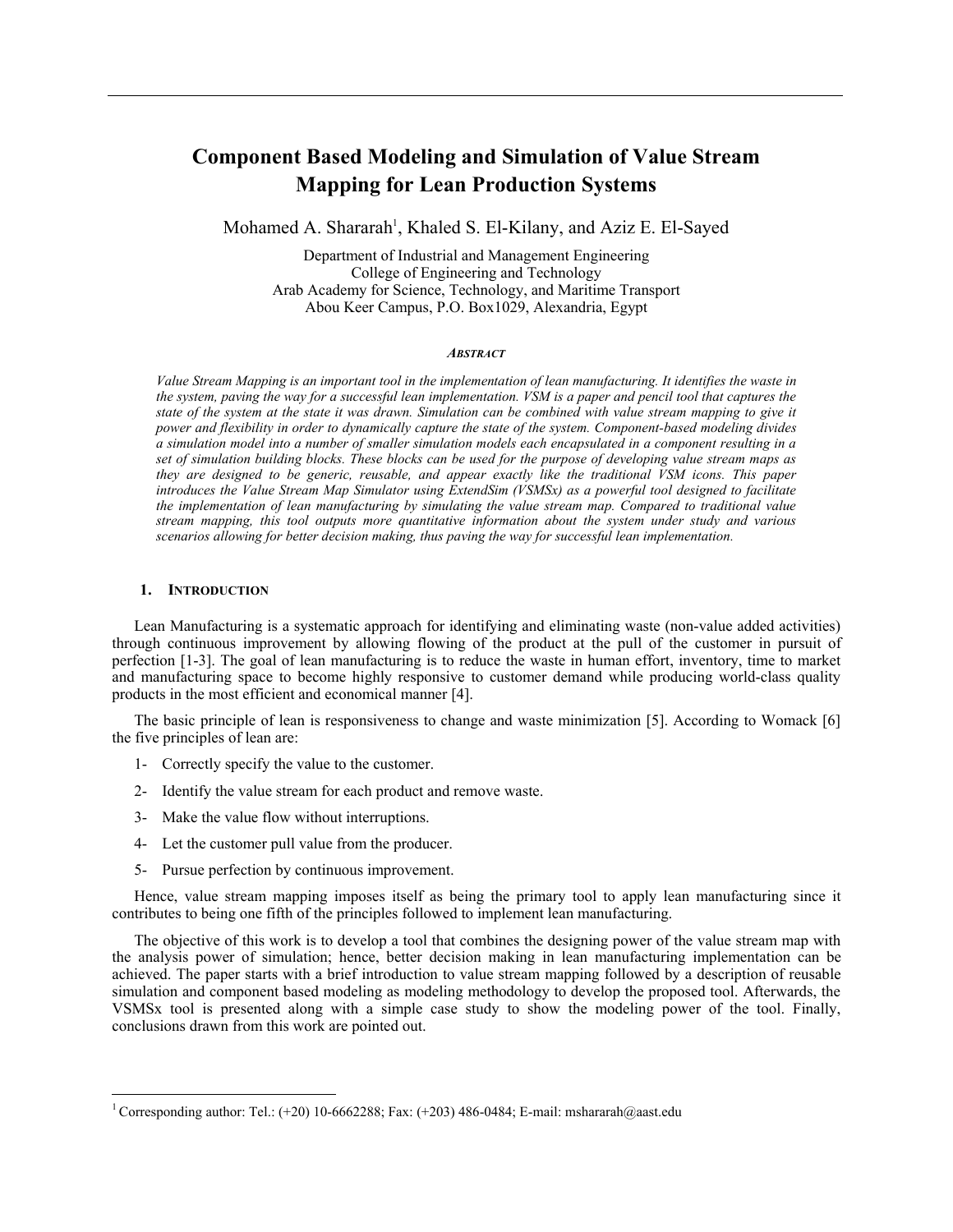#### **2. VALUE STREAM MAPPING**

A value stream is defined as all the value-added and non-value-added actions required to bring a specific product, service, or combination of products and services, to a customer, including those in the overall supply chain as well as those in internal operations [7].

VSM is an extremely valuable tool in lean manufacturing and the continuous improvement effort. Traditionally, it is a pencil-and-paper visualization tool that shows the flow of material and information as a product makes its way through the value stream; hence, waste and its sources can be identified [8, 9]. This initial map that identifies the sources of waste in a production process is referred to as the current state map. However, the purpose of value stream mapping is not only to identify the sources of waste, but also to eliminate the sources of waste by developing future state value stream that can be implemented in a short period and ultimately the production process is improved .

As regards to the real-world application of the technique, different practices have been developed and disseminated since VSM was created [10]. One of these practices that is highly used and has given power and flexibility to VSM is simulation as a tool for modeling the Value Stream.

Simulation adds the fourth dimension, time, to a value stream map. After being simulated, the VSM is no longer just a snapshot; it is a moving picture, which offers insights that may have been missed if VSM alone had been used. In addition, both VSM and simulation take a holistic look at the system; VSM is an efficient design tool, while simulation is an efficient analysis tool. VSM creates the model and provides the vision, whereas simulation is used to evaluate the model and substantiate the vision. Thus, combining VSM with simulation can strengthen the following [11]:

- ! Analysis and evaluation of the current and future states
- ! Documentation of the areas to improve
- Assessment of the impact of proposed improvements

 Simulation has the capability of demonstrating the benefits of lean manufacturing throughout the entire manufacturing system, from raw material arrival to finished goods delivery, and from order receiving to order replenishment. Adding simulation capabilities to value stream mapping is discussed in the next section.

### **3. SIMULATION**

Discrete-event simulation is a tool used to assist organizations with the decision to implement lean manufacturing by quantifying the benefits that result from applying lean principles in their specific situation. To this end, simulation models are developed to replicate the operation of an existing system, as well as that of a proposed new system that modifies the existing design to incorporate lean manufacturing shop-floor principles. In addition to the manufacturing operations and processes, simulation models can include the warehousing, inventory control, transportation, and production scheduling systems [12].

#### *3.1. REUSABLE MODELS*

In order to develop a simulation tool for value stream mapping, a number of reusable models are needed to represent the different symbols of value stream mapping. It is not feasible to develop different simulation models of VSM from scratch for each production system. An alternative to unique model creation is the reuse of an existing generic model. If correctly developed, the generic model can be reused, thereby reducing model-building time as well as increasing simulation accuracy.

Figure 1 shows a spectrum of different types of model reuse [13]. It shows types (or levels) of model reuse with two different axes. The first, frequency, indicates that reuse is much more frequent at the right-hand end of the spectrum, where all modellers engage in code reuse provided with a simulator. The second axis, complexity, runs in the vertical direction, making the point that code reuse is relatively easy, whereas successful reuse of entire simulation models can be very difficult indeed.

It should be noted that if the full model is reused in application domains with widely ranging objectives, making it what is called an "all-purpose" model, the complexity of such will increase dramatically. Hence, such type of reuse is practically impossible to achieve [14]. In addition, function reuse refers to the reuse of functions provided with a simulator like random number generators. Finally, component reuse is of particular interest to this work.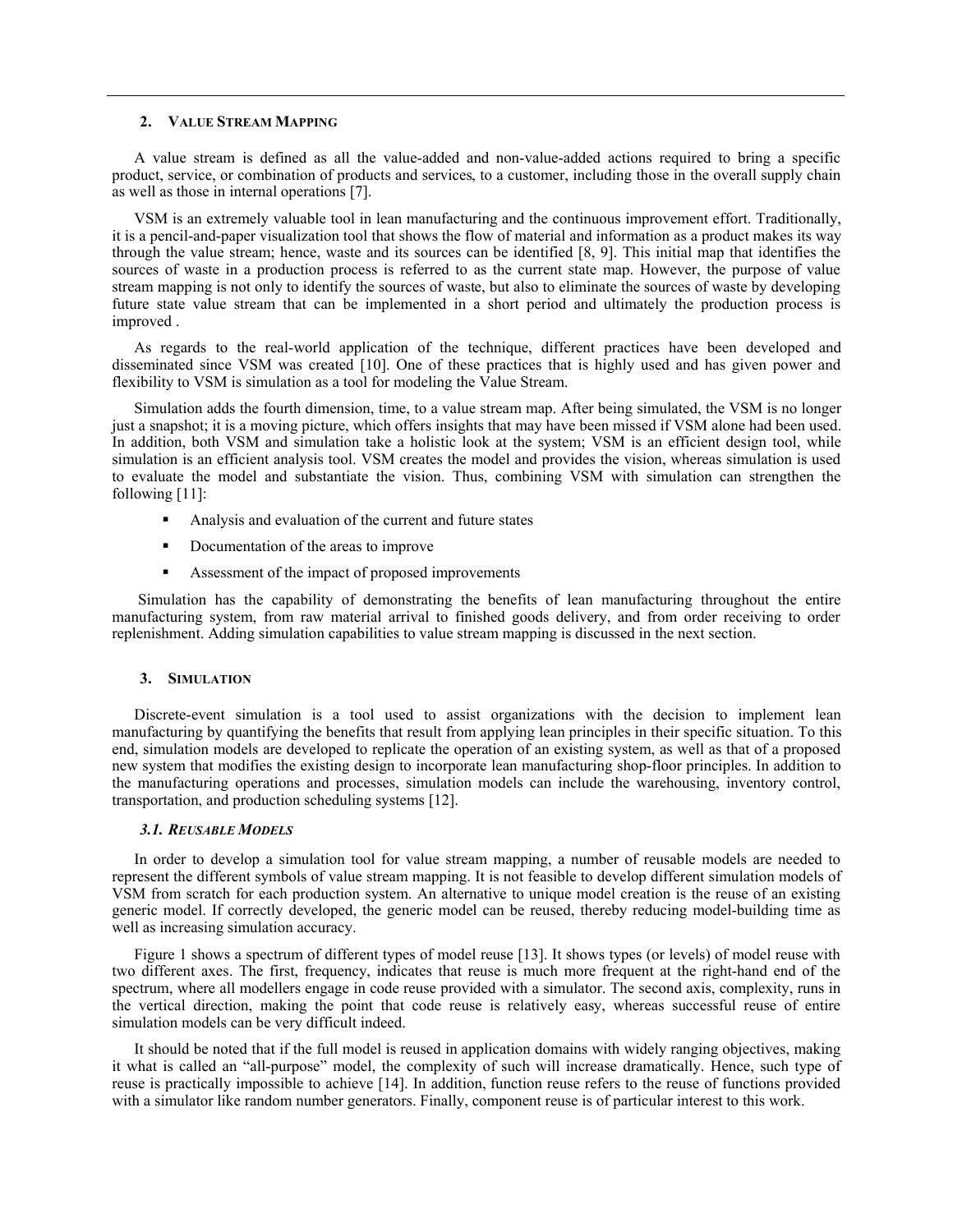

Figure 1: Model reuse spectrum.

Component-based modeling allows users to quickly and efficiently create high fidelity simulation models by linking independent model objects. The result of linking these models is a model network that can be used to evaluate the aggregate performance of the system as well as investigate the interactions and performance of the individual component models. Model users should be able to assemble the model component parts in a plug-in manner, thus minimizing the time, cost and expertise required to construct comprehensive models within the context of their organization [15].

#### *3.2. SIMULATION BUILDING BLOCKS*

The Component-oriented worldview sees a simulation as being composed of a set of components. It takes a divide-and-conquer approach in which the whole simulation is partitioned into a number of smaller simulation tasks, which are modeled individually as components.

Component-based or simulation building blocks are given the definition of [16]: *"A building block is a selfcontained, interoperable, reusable and replaceable unit, encapsulating its internal structure and providing useful services or functionality to its environment through precisely defined interfaces".* 

Meaning that once the building block receives an external event to perform a function, it can execute this function with the information and process description that represents the state of the building block, the building block must cooperate with other building blocks.

It also should be instantiated more than once in a simulation model or other simulation studies, the building block could be removed from the system and another building block takes its place. It should also add something to the model otherwise it should be left out and whatever intelligent or secret mechanism is inside the user does not need to know about. Finally, a building block should contain visualization and animation.

#### **4. VALUE STREAM MAPPING SIMULATOR USING EXTENDSIM (VSMSX)**

The VSMSx has been developed using the ExtendSim Suite version 7.0.5; it is a complicated tool in its structure yet very simple in terms of its usability and generic nature. Icons are built as simulation building blocks for their high advantage in its use as described. The icons are simply dragged from a library onto the model and connected to look exactly how the traditional VSM looks like. Each Process or Inventory is given a number by the user, this number is the record number where the user will input all the information required for the block to function as required. i.e. the supplier block requires the quantity that is shipped and the days that the shipments should arrive in, the process block requires the cycle time, changeover time, uptime and yield percentage and so on.

As shown in Figure 2 that the simulation building blocks look identical to the VSM icons so that any value stream map reader can understand what the simulation model represents. They are simply dragged and dropped on to the model.

A simulation building block was described in a previous section of this paper. As such, the process icon of the VSM was built in the same manner. It is *self-contained* by receiving its external events (parts) and information (Cycle time, Changeover time, etc.) remotely from a database built and linked to each block in the simulation model. A screenshot and a brief description of the database is shown in the next section. It is *interoperable* since it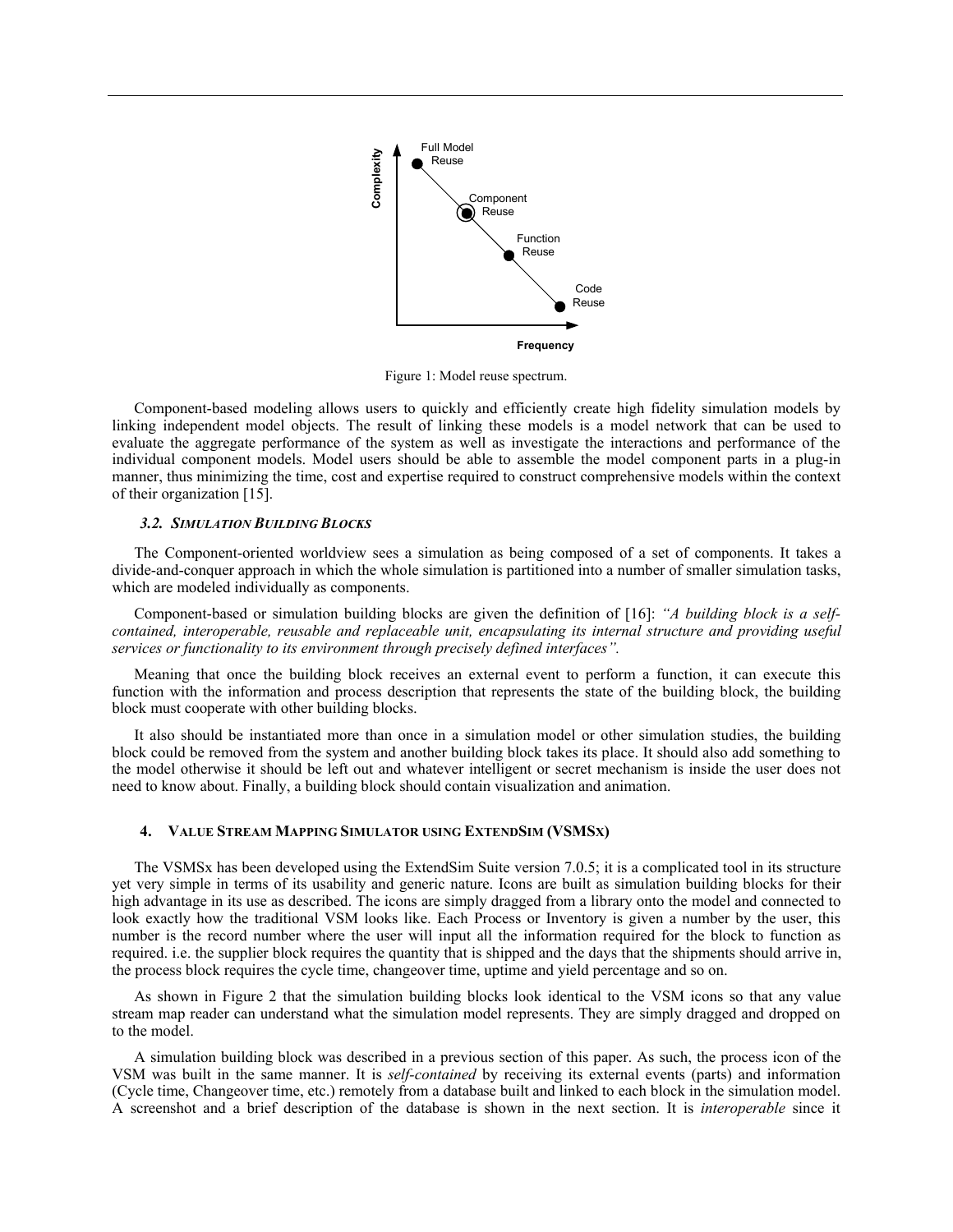cooperates with other building blocks in the simulation model, i.e. it receives raw material from the supplier, processes it and then supplies it to the inventory block.

The process block is reusable as shown in the model built using the VSMSx; the blocks are *reused* by simply dragging and dropping it from the library formed to facilitate the building of value stream maps in a simulation model. Any other block can be connected in place of it using the same connection method thus making it *replaceable*. However, the other block won't perform the same function as the process block, thus maintain its *functionality*.



Figure 2: The blocks in the Library are easily dragged and dropped to the model

The block encapsulates its internal structure and a simple representation of what its components are, is shown for demonstration purpose only for the paper in Figure 3. The block has precisely defined interfaces such as the visualization of its inputs and the animation of products flowing. It also exchanges entities and information with other building blocks.



Figure 3: The "Process" block and its internal components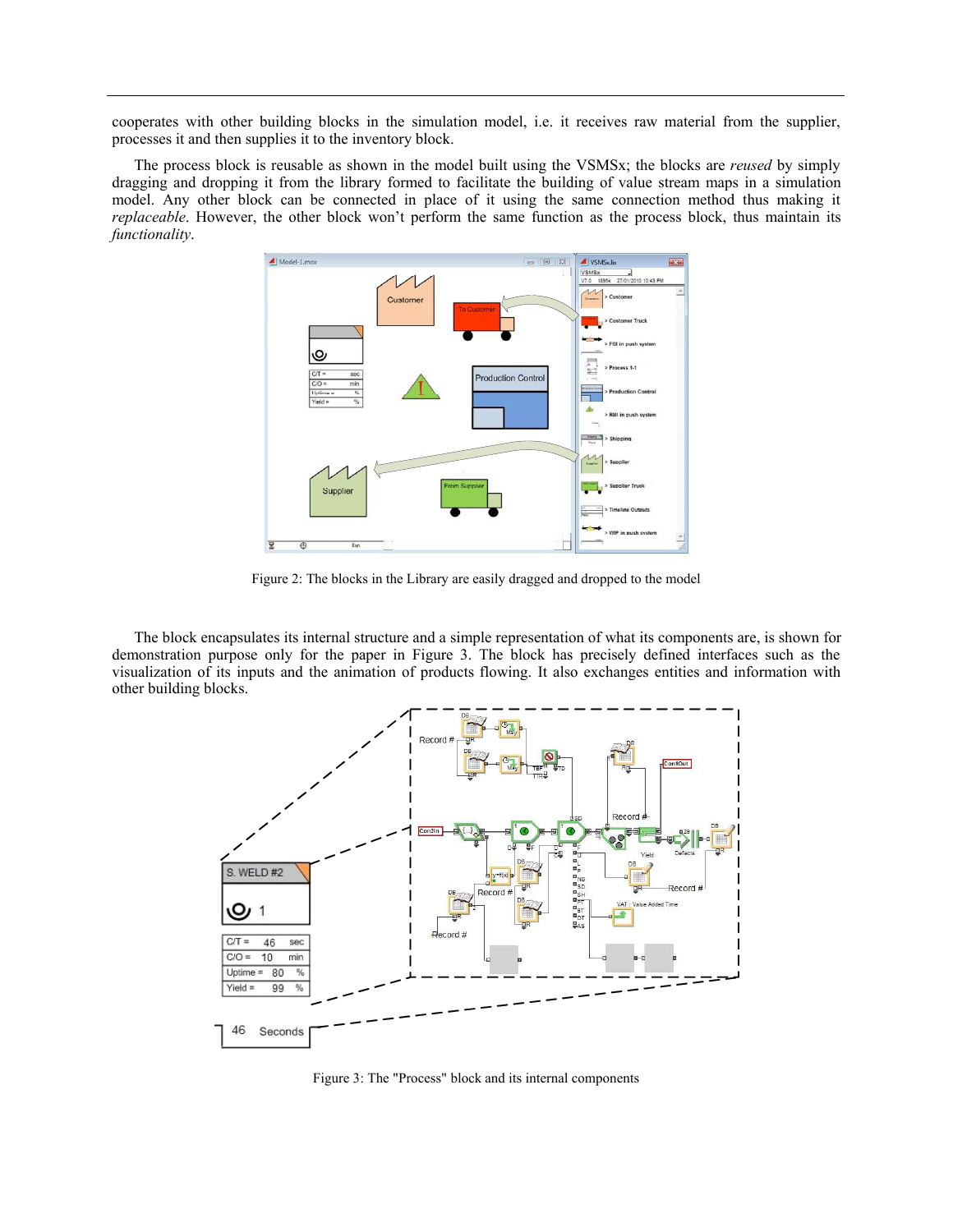A screenshot of the database is shown in Figure 4, through the database, input parameters to the whole model are identified by the user by simply entering the data collected in a user friendly database interface, such data will also be transmitted to the interface of the blocks to look more like the VSM icon. Data can be altered to review different scenarios and different outputs. The outputs from the model such as statistical data are reported back to the database with no interference from the user.



Figure 4: Database used for input and output

#### **5. MODELLING THE ACME STAMPING FACTORY**

The simulated model is for a factory called Acme Stamping found in [17]. Acme produces stamped-steel steering brackets in two versions: Left-hand drive and Right-hand drive. All the parts are done in batches by making every part every 2 weeks. Acme are supplied with coils twice a week, it requires five processes to produce the steering bracket, either Left-hand drive or Right-hand drive. Inventory is located prior to each process and although orders are delivered to the customer daily, there is finished goods inventory located in large quantities.

The current state of the Acme factory using traditional value stream mapping is shown in Figure 5. As a comparison to how the VSMSx builds models that look the same as the real-world pencil-and-paper value stream maps, the same map was built as a model as shown in Figure 6.



Figure 5: The current state of Acme with traditional value stream mapping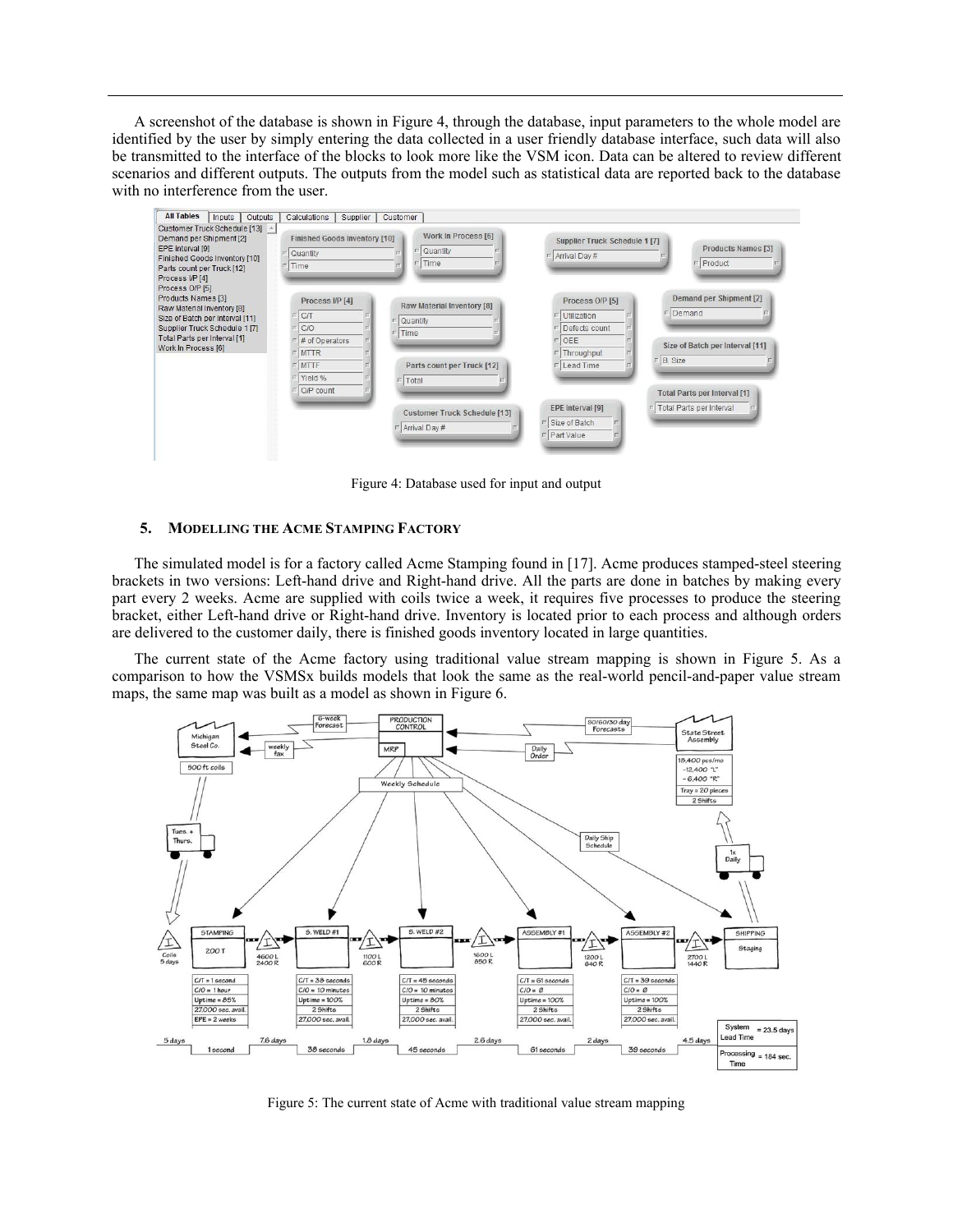

Figure 6: The current state map of Acme with VSMSx

# *5.1 VSMSX VERSUS TRADITIONAL VSM*

The information flow in the VSMSx is not visible as in the VSM, but that is because the information flow concerning the flow within the simulation model is logically built into the model.

A brief comparison of outputs and inputs between the traditional VSM and the VSMSx was performed to show the power of the simulating tool over the pencil-and-paper method.

## *5.1.1 OUTPUTS*

As much as it is a powerful tool in identifying the waste in a system through drawing the whole plant from raw material to finished goods on a sheet of paper paving the way towards lean implementation. However, the penciland-paper method lacks the output of much quantitative data to facilitate in assessing the system under study.

The only outputs of the pencil-and-paper VSM are what is shown in Figure 5 . However, in the VSMSx the output to the database is very rich. A comparison between both methods is done in Table 1. Moreover, VSMSx allows for multiple scenarios to be performed according to different "what if" situations to give more flexibility to the user.

| <b>OUTPUT</b>                    | <b>Traditional VSM</b> | <b>VSMSx</b> |
|----------------------------------|------------------------|--------------|
| Value added time                 |                        |              |
| Non-Value added time             | Current-state only     |              |
| <b>Lead time</b>                 | Current-state only     |              |
| <b>Total changeover time</b>     |                        |              |
| <b>TAKT</b> time                 |                        |              |
| Raw material inventory           | Current-state only     |              |
| Work-in-process inventory        | Current-state only     |              |
| <b>Finished goods inventory</b>  | Current-state only     |              |
| Time spent queuing               | Current-state only     |              |
| <b>Utilization</b>               | N/A                    |              |
| <b>Inventory turns</b>           | N/A                    |              |
| <b>Throughput</b>                | N/A                    |              |
| <b>OEE</b>                       | N/A                    |              |
| <b>Uptime/Downtime</b>           | N/A                    |              |
| <b>Service level</b>             | N/A                    |              |
| <b>Number of defects/process</b> | N/A                    |              |

Table 1: Comaprison of outputs between VSM and VSMSx

# *5.1.2 INPUTS*

The inputs of the traditional VSM and the VSMSx are almost the same. However, the VSM requires constant values as those inputs do not need further processing and will not affect the output. On the other hand, VSMSx can process stochastic data inputs in order to give more reality to the system modeled allowing for outputs to be closer to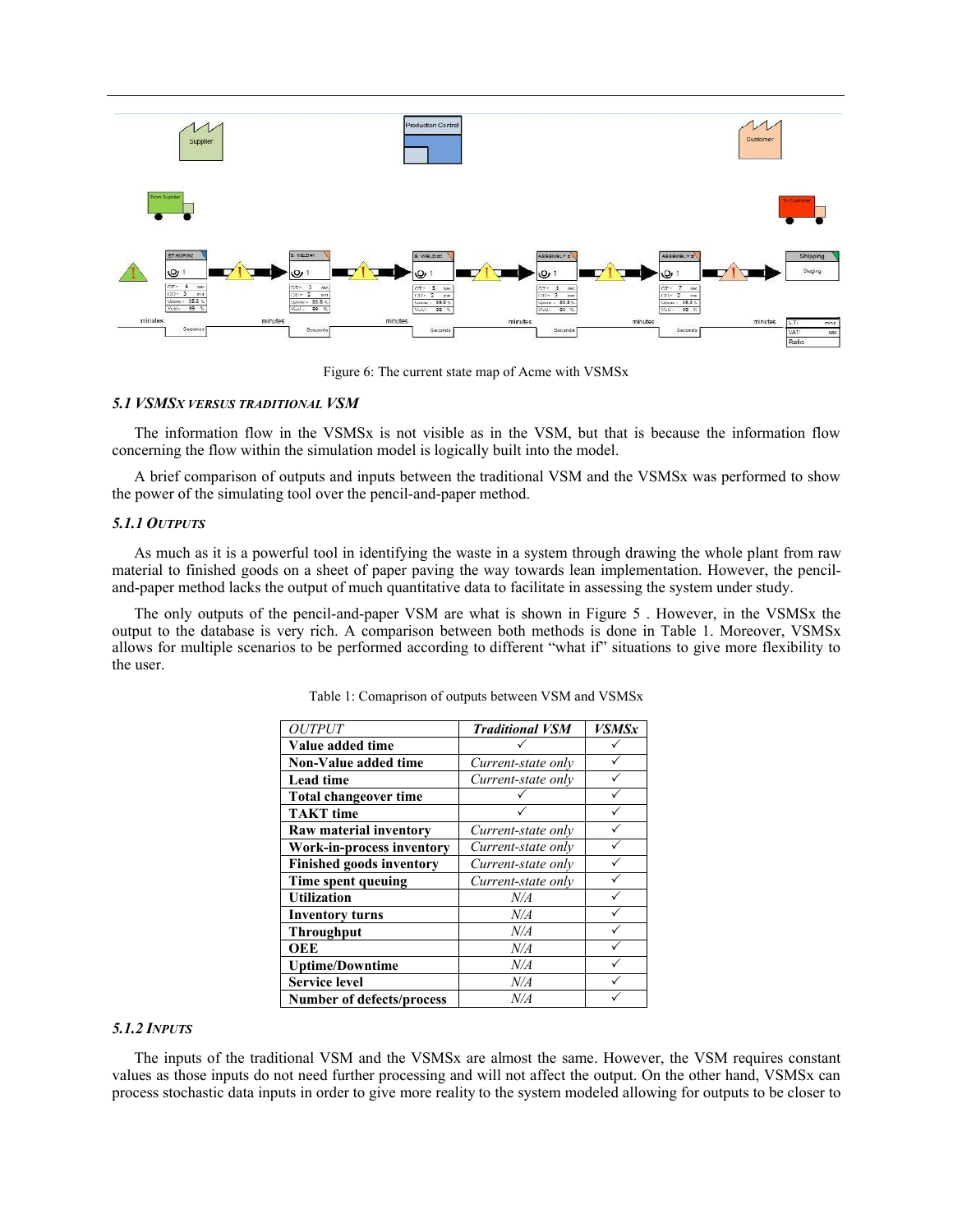the real system. A snapshot of the inputs database is shown in Figure 7. The database has a user friendly interface allowing any user to input the data and use the tool.

| ₽<br>$\equiv$<br>五氯区<br>æ |     |      |                     |     |             |         |  |  |
|---------------------------|-----|------|---------------------|-----|-------------|---------|--|--|
| Record #                  | C/T | C/O  | # of Operators MTTR |     | <b>MTTF</b> | Yield % |  |  |
|                           | 3.0 | 2.0  |                     | 55  | 500         | 97.0    |  |  |
|                           | 4.0 | 3.0  |                     | 40  | 440         | 98.0    |  |  |
| 3                         | 5.0 | 15.0 | 3                   | 48  | 333         | 90.0    |  |  |
|                           | 5.0 | 0.0  |                     | 30  | 650         | 95.0    |  |  |
| 5                         | 7.0 | 16.0 |                     | 120 | 720         | 96.0    |  |  |
| 8                         | 8.0 | 3.0  |                     | 15  | 1000        | 99.9    |  |  |

Figure 7: Process input database

#### **6. CONCLUSION**

This work presented the combining of value stream mapping and simulation, and how such a combination gave much power and strength to both tools. Simulation added another dimension to VSM which is time, and VSM showed the importance of simulation in modeling production systems.

Using simulation building blocks to model VSM icons gives great flexibility and power to the simulation model. Simulation itself gives another dimension to the VSM which is time, thus making it easy to know the state of the system under different circumstances allowing for better decision making.

Experimenting with a VSMSx model will give information about the system that can be very useful. As when doing a more standard simulation analysis it gives a very good overview of the interaction of the products with each other in the system over time. It also gives some additional information and possibilities. The results can give information on how differences in lead times appear and how lead times relate to value adding times. Experiments can easily be done varying setup times and even some cycle times to see what effects that has on inventory. Also buffer sizes and batch sizes can be altered to see how it affects the system. Another example is the visualization of which machines will give you the best and fastest effect when initiating Single minute exchange of dies (SMED) work. The possibilities are many with VSMSx paving the way towards better lean understanding by decision takers and faster lean implementation.

#### **7. REFERENCES**

- *[1] B. J. Schroer, "Simulation as a tool in understanding the concepts of lean manufacturing," Simulation, vol. 80, pp. 171- 175, 2004.*
- *[2] D. J. Valles-Rosales, "A Functional Modeling and Discrete Event Simulation based approach to understand the lean manufacturing system."*
- *[3] C. R. Standridge and J. H. Marvel, "Why lean needs simulation," Monterey, CA, United states, 2006, pp. 1907-1913.*
- *[4] S. J. Pavnaskar, J. K. Gershenson, and A. B. Jambekar, "Classification scheme for lean manufacturing tools," International Journal of Production Research, vol. 41, pp. 3075-3090, 2003.*
- *[5] J. Motwani, "A business process change framework for examining lean manufacturing: A case study," Industrial Management and Data Systems, vol. 103, pp. 339-346, 2003.*
- *[6] J. P. Womack, Lean Thinking: Banish Waste and Create Wealth in Your Corporation. New York, NY: Simon & Schuster, 1996.*
- *[7] W. G. Sullivan, T. N. McDonald, and E. M. Van Aken, "Equipment replacement decisions and lean manufacturing," Robotics and Computer-Integrated Manufacturing, vol. 18, pp. 255-265, 2002.*
- *[8] T. McDonald, E. V. Aken, and R. Butler, "Integration of Simulation and Value Stream Mapping in Transformation to Lean Production," in IIE Annual Conference, 2000.*
- *[9] F. A. Abdulmalek and J. Rajgopal, "Analyzing the benefits of lean manufacturing and value stream mapping via simulation: A process sector case study," International Journal of Production Economics, vol. 107, pp. 223-236, 2007.*
- *[10] I. Serrano Lasa, R. D. Castro, and C. O. Laburu, "Extent of the use of Lean concepts proposed for a value stream mapping application," Production Planning and Control, vol. 20, pp. 82-98, 2009.*
- *[11] G. H. A. Donatelli, "Combining Value Stream Mapping and Discrete Event Simulation," in Proceedings of the Huntsville*